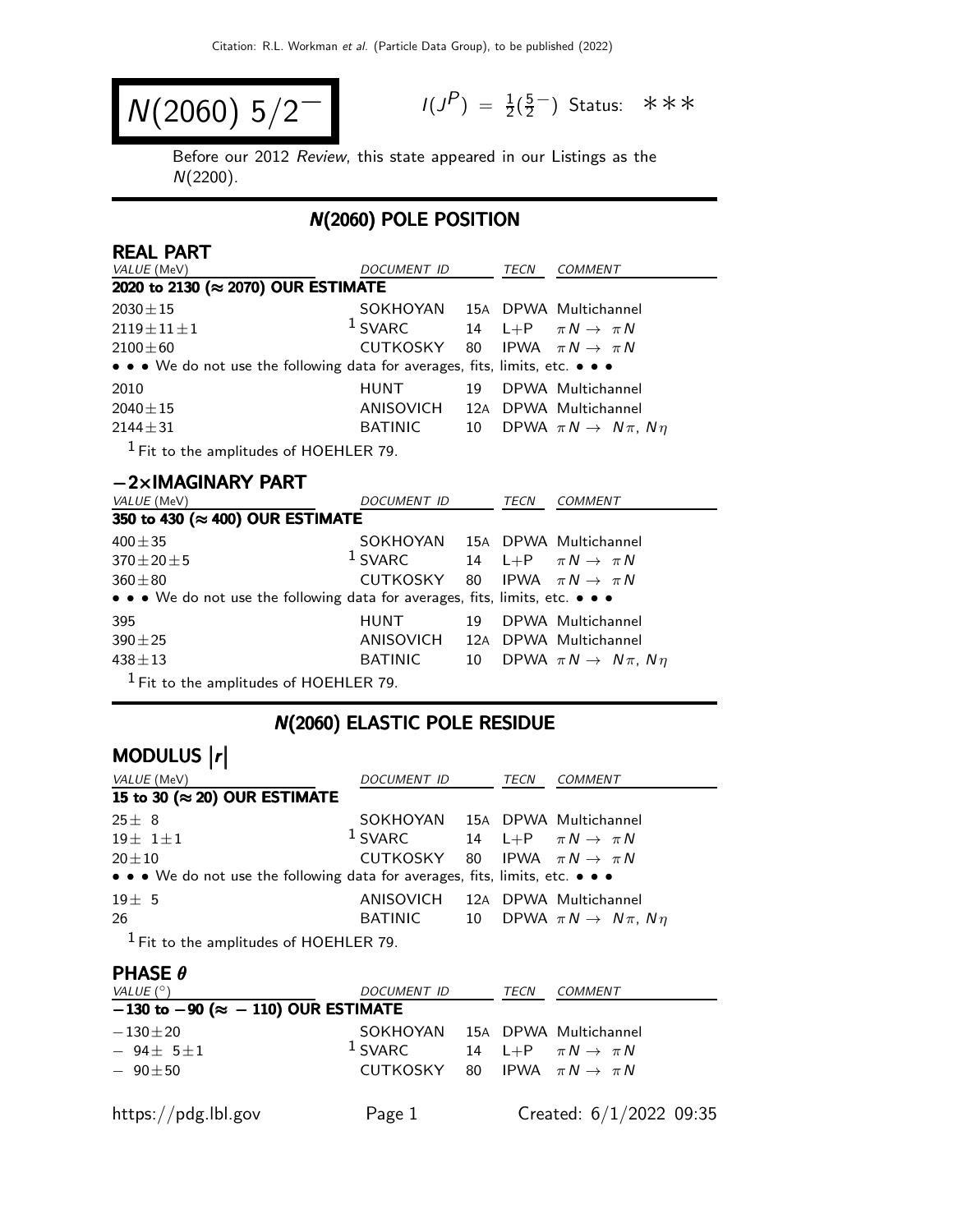• • • We do not use the following data for averages, fits, limits, etc. • • •

| $-125\pm 20$ | ANISOVICH 12A DPWA Multichannel |  |                                              |  |
|--------------|---------------------------------|--|----------------------------------------------|--|
| $-71$        | <b>BATINIC</b>                  |  | 10 DPWA $\pi N \rightarrow N \pi$ , $N \eta$ |  |

1 Fit to the amplitudes of HOEHLER 79.

#### N(2060) INELASTIC POLE RESIDUE

The "normalized residue" is the residue divided by  $\Gamma_{pole}/2$ .

|                  | Normalized residue in $N\pi \rightarrow N(2060) \rightarrow N\eta$                                                                                                                                                                                                                                                                                                                                                                                  |                                 |  |  |
|------------------|-----------------------------------------------------------------------------------------------------------------------------------------------------------------------------------------------------------------------------------------------------------------------------------------------------------------------------------------------------------------------------------------------------------------------------------------------------|---------------------------------|--|--|
|                  | MODULUS PHASE (° ) DOCUMENT ID TECN COMMENT                                                                                                                                                                                                                                                                                                                                                                                                         |                                 |  |  |
|                  | $0.05 \pm 0.03$ 40 $\pm$ 25 ANISOVICH 12A DPWA Multichannel                                                                                                                                                                                                                                                                                                                                                                                         |                                 |  |  |
|                  | Normalized residue in $N\pi \rightarrow N(2060) \rightarrow AK$                                                                                                                                                                                                                                                                                                                                                                                     |                                 |  |  |
| <b>MODULUS</b>   | <u>DOCUMENT ID TECN COMMENT</u>                                                                                                                                                                                                                                                                                                                                                                                                                     |                                 |  |  |
| $0.01 \pm 0.005$ |                                                                                                                                                                                                                                                                                                                                                                                                                                                     | ANISOVICH 12A DPWA Multichannel |  |  |
|                  | Normalized residue in $N\pi \rightarrow N(2060) \rightarrow \Sigma K$                                                                                                                                                                                                                                                                                                                                                                               |                                 |  |  |
|                  | $\begin{array}{ccccccccc} \textit{MODULUS} & \textit{PHASE}& \textcirclearrowright & \textit{DOCUMENT} & \textit{ID} & \textit{TECN} & \textit{COMMENT} & \textit{IMNIST} \end{array}$                                                                                                                                                                                                                                                              |                                 |  |  |
|                  | $0.04 \pm 0.02$ -70 $\pm$ 30 ANISOVICH 12A DPWA Multichannel                                                                                                                                                                                                                                                                                                                                                                                        |                                 |  |  |
|                  | Normalized residue in $N\pi \to N(2060) \to \Delta(1232)\pi$ , D-wave                                                                                                                                                                                                                                                                                                                                                                               |                                 |  |  |
|                  | $\underline{\textit{MODULUS}} \qquad \qquad \underline{\textit{PHASE (°)}} \qquad \qquad \underline{\textit{DOCUMENT ID}} \qquad \qquad \underline{\textit{TECN}} \quad \underline{\textit{COMMENT}}$                                                                                                                                                                                                                                               |                                 |  |  |
|                  | $0.06 \pm 0.03$ -90 $\pm$ 40 SOKHOYAN 15A DPWA Multichannel                                                                                                                                                                                                                                                                                                                                                                                         |                                 |  |  |
|                  | Normalized residue in $N\pi \rightarrow N(2060) \rightarrow N\sigma$                                                                                                                                                                                                                                                                                                                                                                                |                                 |  |  |
|                  | $\begin{array}{ccccccccc}\textit{MODULUS} & \textit{PHASE}&\textit{^{\circ})} & \textit{DOCUMENT} & \textit{ID} & \textit{TECN} & \textit{COMMENT} & \textit{1} & \textit{1} & \textit{1} & \textit{1} & \textit{1} & \textit{1} & \textit{1} & \textit{1} & \textit{1} & \textit{1} & \textit{1} & \textit{1} & \textit{1} & \textit{1} & \textit{1} & \textit{1} & \textit{1} & \textit{1} & \textit{1} & \textit{1} & \textit{1} & \textit{1} &$ |                                 |  |  |
|                  | $0.12 \pm 0.06$ 80 $\pm$ 40 SOKHOYAN 15A DPWA Multichannel                                                                                                                                                                                                                                                                                                                                                                                          |                                 |  |  |
|                  | Normalized residue in $N\pi \rightarrow N(2060) \rightarrow N(1440)\pi$                                                                                                                                                                                                                                                                                                                                                                             |                                 |  |  |
|                  | $\begin{array}{ccccccccc}\textit{MODULUS} & \textit{PHASE}&\textit{?}) & \textit{DOCUMENT ID} & \textit{TER} & \textit{COMMENT} \end{array}$                                                                                                                                                                                                                                                                                                        |                                 |  |  |
|                  | $0.17 \pm 0.09$ -60 $\pm$ 35 SOKHOYAN 15A DPWA Multichannel                                                                                                                                                                                                                                                                                                                                                                                         |                                 |  |  |
|                  | Normalized residue in $N\pi \rightarrow N(2060) \rightarrow N(1520)\pi$ , P-wave                                                                                                                                                                                                                                                                                                                                                                    |                                 |  |  |
|                  | $\begin{array}{ccccccccc}\textit{MODULUS} & \textit{PHASE}& @ & \textit{DOCUMENT} & \textit{ID} & \textit{TECN} & \textit{COMMENT} \end{array}$                                                                                                                                                                                                                                                                                                     |                                 |  |  |
|                  | $0.14 \pm 0.06$ -45 $\pm$ 15 SOKHOYAN 15A DPWA Multichannel                                                                                                                                                                                                                                                                                                                                                                                         |                                 |  |  |
|                  |                                                                                                                                                                                                                                                                                                                                                                                                                                                     | ALCOOCAL DOFIT MUCNED MAACC     |  |  |

#### N(2060) BREIT-WIGNER MASS

| VALUE (MeV)                                                                   | DOCUMENT ID    |    | <b>TECN</b> | COMMENT                                   |  |  |
|-------------------------------------------------------------------------------|----------------|----|-------------|-------------------------------------------|--|--|
| 2030 to 2200 (≈ 2100) OUR ESTIMATE                                            |                |    |             |                                           |  |  |
| $2111 + 17$                                                                   | $1$ HUNT       | 19 |             | DPWA Multichannel                         |  |  |
| $2045 + 15$                                                                   | SOKHOYAN       |    |             | 15A DPWA Multichannel                     |  |  |
| $2180 + 80$                                                                   | CUTKOSKY       | 80 |             | IPWA $\pi N \rightarrow \pi N$            |  |  |
| $2228 \pm 30$                                                                 | HOEHLER        |    |             | 79 IPWA $\pi N \rightarrow \pi N$         |  |  |
| • • • We do not use the following data for averages, fits, limits, etc. • • • |                |    |             |                                           |  |  |
| $2060 \pm 15$                                                                 | ANISOVICH      |    |             | 12A DPWA Multichannel                     |  |  |
| $2116 \pm 21$                                                                 | $^1$ SHRESTHA  |    |             | 12A DPWA Multichannel                     |  |  |
| $2217 + 27$                                                                   | <b>BATINIC</b> | 10 |             | DPWA $\pi N \rightarrow N \pi$ , $N \eta$ |  |  |
| <sup>1</sup> Statistical error only.                                          |                |    |             |                                           |  |  |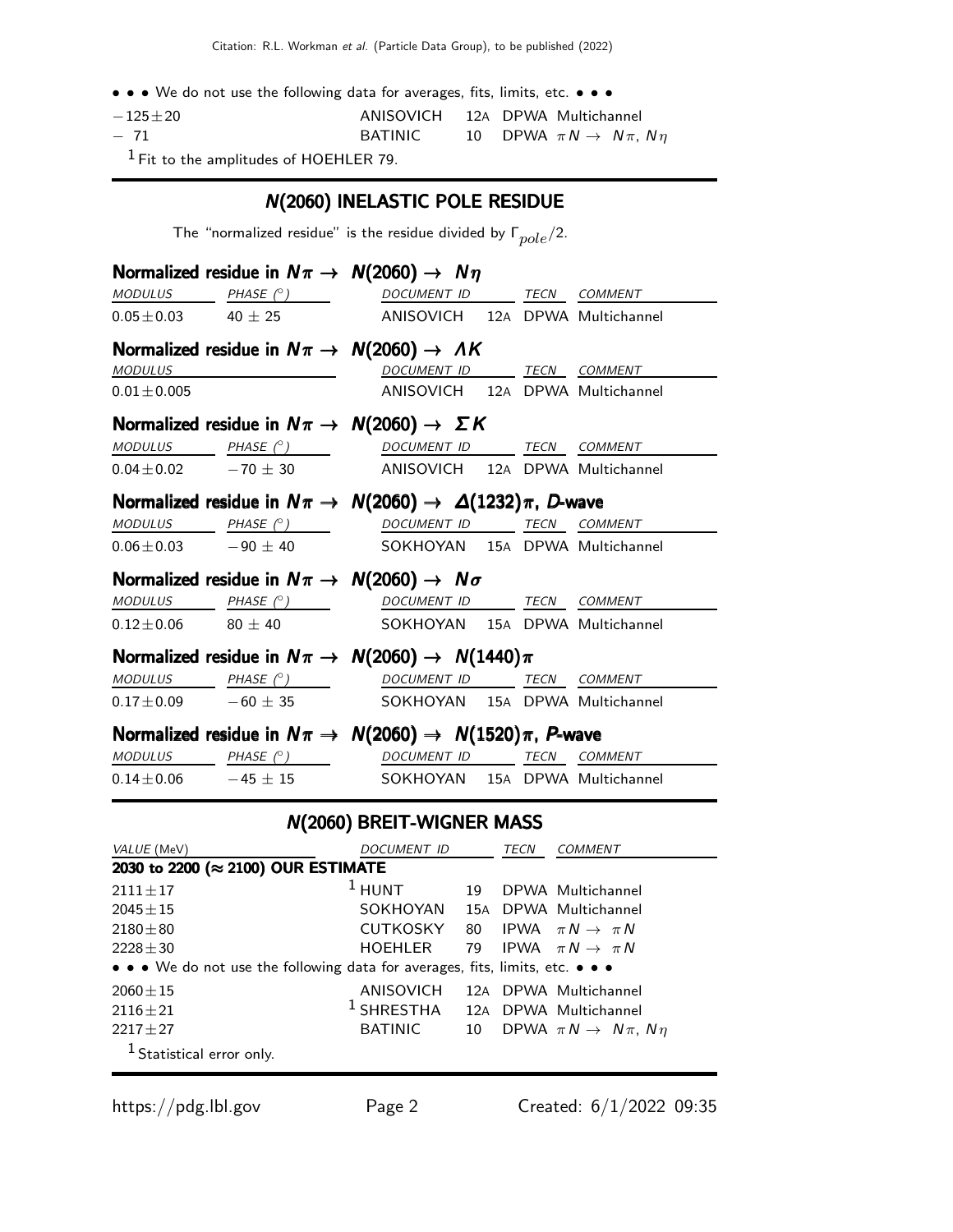## N(2060) BREIT-WIGNER WIDTH

| <i>VALUE</i> (MeV)                                                            | DOCUMENT ID                                 |    | TECN | <i>COMMENT</i>                            |  |  |  |
|-------------------------------------------------------------------------------|---------------------------------------------|----|------|-------------------------------------------|--|--|--|
| 300 to 450 (≈ 400) OUR ESTIMATE                                               |                                             |    |      |                                           |  |  |  |
| $499 + 70$                                                                    | $1$ HUNT                                    | 19 |      | DPWA Multichannel                         |  |  |  |
| $420 + 30$                                                                    | SOKHOYAN 15A DPWA Multichannel              |    |      |                                           |  |  |  |
| $400 + 100$                                                                   | CUTKOSKY                                    | 80 |      | IPWA $\pi N \rightarrow \pi N$            |  |  |  |
| $310 \pm 50$                                                                  | HOEHLER                                     |    |      | 79 IPWA $\pi N \rightarrow \pi N$         |  |  |  |
| • • • We do not use the following data for averages, fits, limits, etc. • • • |                                             |    |      |                                           |  |  |  |
| $375 \pm 25$                                                                  | ANISOVICH                                   |    |      | 12A DPWA Multichannel                     |  |  |  |
| $307 \pm 112$                                                                 | <sup>1</sup> SHRESTHA 12A DPWA Multichannel |    |      |                                           |  |  |  |
| $481 + 17$                                                                    | <b>BATINIC</b>                              | 10 |      | DPWA $\pi N \rightarrow N \pi$ , $N \eta$ |  |  |  |
| <sup>1</sup> Statistical error only.                                          |                                             |    |      |                                           |  |  |  |

|                         | Mode                                        | Fraction $(\Gamma_i/\Gamma)$ |
|-------------------------|---------------------------------------------|------------------------------|
| $\Gamma_1$              | $N\pi$                                      | $7 - 12 \%$                  |
| $\Gamma_2$              | $N\eta$                                     | $2 - 38$ %                   |
| $\Gamma_3$              | $N\omega$                                   | $1 - 7 \%$                   |
| $\Gamma_4$ $\Lambda K$  |                                             | $10 - 20$ %                  |
|                         | $\Gamma_5$ $\Sigma K$                       | $1 - 5 \%$                   |
|                         | $\Gamma_6$ $N \pi \pi$                      | $12 - 52 %$                  |
|                         | $\Gamma_7$ $\Delta(1232)\pi$ , D-wave       | $4 - 10 \%$                  |
|                         | $\Gamma_8$ $N \rho$                         | $5 - 33 \%$                  |
| $\Gamma_9$              | $N\rho$ , S=1/2, P-wave                     | $<$ 10 %                     |
| $\Gamma_{10}$           | $N \rho$ , $S=3/2$ , D-wave                 | $5 - 23 \%$                  |
|                         | $\Gamma_{11}$ $N\sigma$                     | $3 - 9\%$                    |
|                         | $\Gamma_{12}$ $N(1440)\pi$                  | $4 - 14%$                    |
|                         | $\Gamma_{13}$ $N(1520)\pi$ , <i>P</i> -wave | $9 - 21 \%$                  |
|                         | $\Gamma_{14}$ $N(1680)\pi$ , <i>S</i> -wave | $8 - 22 \%$                  |
|                         | $\Gamma_{15}$ $\Lambda K^{*}(892)$          | $0.3 - 1.3 \%$               |
| $\Gamma_{16}$ $p\gamma$ |                                             | $0.03 - 0.19 \%$             |
|                         | $\Gamma_{17}$ $p\gamma$ , helicity=1/2      | $0.02 - 0.08 \%$             |
|                         | $\Gamma_{18}$ $p\gamma$ , helicity=3/2      | $0.01 - 0.10 \%$             |
| $\Gamma_{19}$ $n\gamma$ |                                             | $0.003 - 0.07 \%$            |
|                         | $\Gamma_{20}$ $n\gamma$ , helicity=1/2      | $0.001 - 0.02 \%$            |
|                         | $\Gamma_{21}$ $n\gamma$ , helicity=3/2      | $0.002 - 0.05 \%$            |

## N(2060) DECAY MODES

## N(2060) BRANCHING RATIOS

| $\Gamma(N\pi)/\Gamma_{\rm total}$    |             |    |      |                           | $\Gamma_1/\Gamma$ |
|--------------------------------------|-------------|----|------|---------------------------|-------------------|
| VALUE $(\%)$                         | DOCUMENT ID |    | TECN | COMMENT                   |                   |
| 7 to 12 ( $\approx$ 10) OUR ESTIMATE |             |    |      |                           |                   |
| $5.3 \pm 1.4$                        | $1$ HUNT    | 19 |      | DPWA Multichannel         |                   |
| $11 \pm 2$                           | SOKHOYAN    |    |      | 15A DPWA Multichannel     |                   |
| https://pdg.lbl.gov                  | Page 3      |    |      | Created: $6/1/2022$ 09:35 |                   |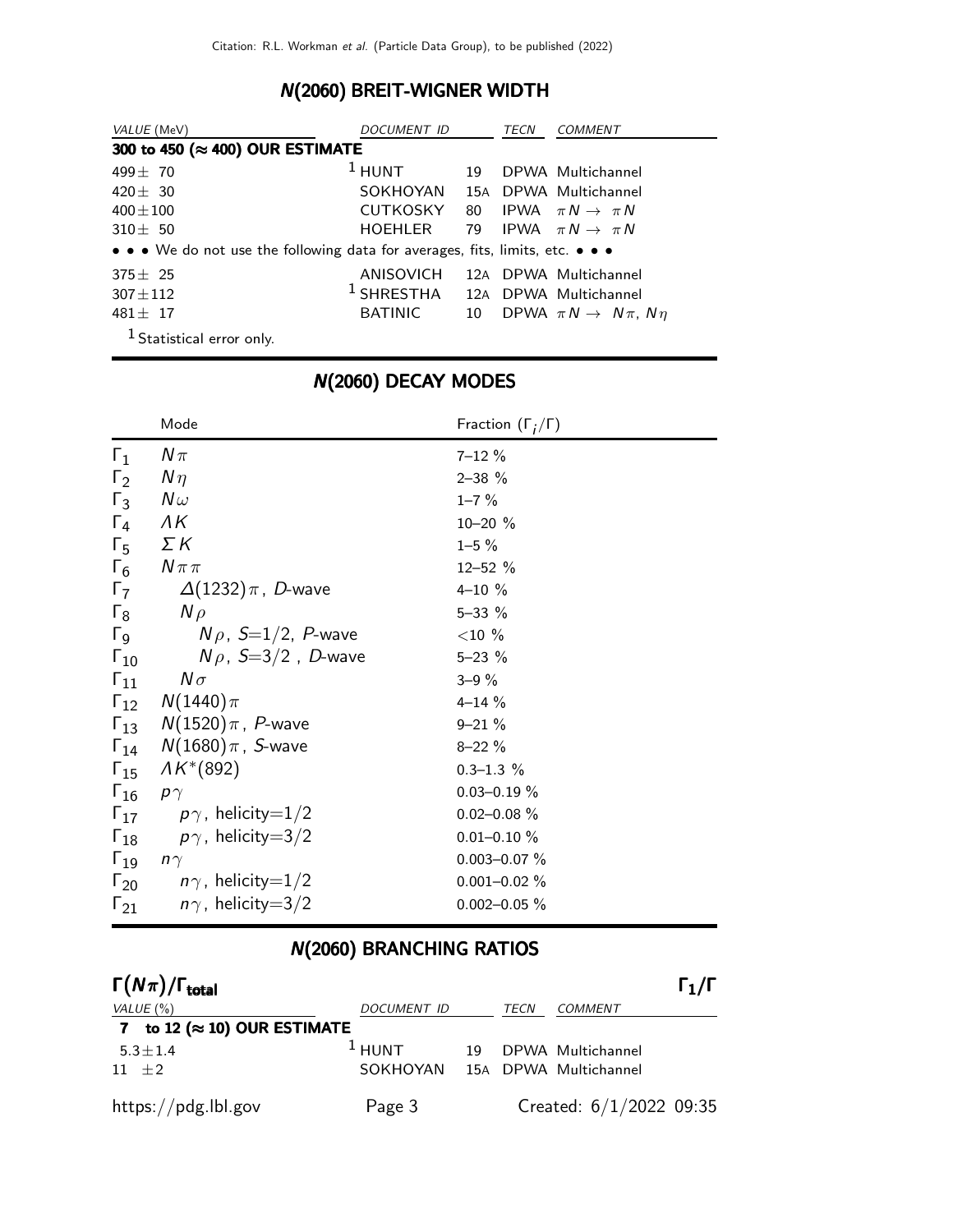| $10 \pm 3$                                                                    |         | CUTKOSKY 80 IPWA $\pi N \rightarrow \pi N$   |
|-------------------------------------------------------------------------------|---------|----------------------------------------------|
| $7 + 2$                                                                       |         | HOEHLER 79 IPWA $\pi N \rightarrow \pi N$    |
| • • • We do not use the following data for averages, fits, limits, etc. • • • |         |                                              |
| 8 $\pm 2$                                                                     |         | ANISOVICH 12A DPWA Multichannel              |
| $9 + 2$                                                                       |         | <sup>1</sup> SHRESTHA 12A DPWA Multichannel  |
| $13 + 4$                                                                      | BATINIC | 10 DPWA $\pi N \rightarrow N \pi$ , $N \eta$ |
| $1$ Ctatictical error only                                                    |         |                                              |

Statistical error only.

| $\Gamma(N\eta)/\Gamma_{\rm total}$                                            |                                             |             |                                                      | 12/1 |
|-------------------------------------------------------------------------------|---------------------------------------------|-------------|------------------------------------------------------|------|
| VALUE $(\% )$                                                                 | DOCUMENT ID                                 | <b>TECN</b> | <b>COMMENT</b>                                       |      |
| 2-38 % OUR ESTIMATE                                                           |                                             |             |                                                      |      |
| 6 $\pm 2$                                                                     | MUELLER 20 DPWA Multichannel                |             |                                                      |      |
| $30 \pm 8$                                                                    | $1$ HUNT<br>19                              |             | DPWA Multichannel                                    |      |
| 4 $\pm 2$                                                                     | ANISOVICH 12A DPWA Multichannel             |             |                                                      |      |
| • • • We do not use the following data for averages, fits, limits, etc. • • • |                                             |             |                                                      |      |
| $\langle 1$                                                                   | <sup>1</sup> SHRESTHA 12A DPWA Multichannel |             |                                                      |      |
| $0.2 \pm 1.0$                                                                 |                                             |             | BATINIC 10 DPWA $\pi N \rightarrow N \pi$ , $N \eta$ |      |
| <sup>1</sup> Statistical error only.                                          |                                             |             |                                                      |      |

Γ $(N\omega)/\Gamma_{\text{total}}$  $\Gamma$ <sub>total</sub>Γ<sub>3</sub>/Γ VALUE (%) DOCUMENT ID TECN COMMENT 4±3 DENISENKO 16 DPWA Multichannel  $\Gamma(\Lambda K)/\Gamma_{\text{total}}$  Γ<sub>4</sub>/Γ VALUE (%) DOCUMENT ID TECN COMMENT 10–20 % OUR ESTIMATE  $15\pm5$ 1 HUNT 19 DPWA Multichannel 1 Statistical error only.

#### Γ $(\Sigma K)/\Gamma_{\text{total}}$  Γ<sub>5</sub>/Γ

| VALUE (%) | <i>DOCUMENT ID</i>              | TFCN | COMMENT |
|-----------|---------------------------------|------|---------|
| $3\pm2$   | ANISOVICH 12A DPWA Multichannel |      |         |

| $\Gamma(\Delta(1232)\pi, D$ -wave)/ $\Gamma_{\text{total}}$                   |                                             |      |                | $\Gamma_7/\Gamma$ |
|-------------------------------------------------------------------------------|---------------------------------------------|------|----------------|-------------------|
| VALUE (%)                                                                     | <b>DOCUMENT ID</b>                          | TECN | <i>COMMENT</i> |                   |
| 4-10 % OUR ESTIMATE                                                           |                                             |      |                |                   |
| 15±6                                                                          | <sup>1</sup> HUNT 19 DPWA Multichannel      |      |                |                   |
| $7 + 3$                                                                       | SOKHOYAN 15A DPWA Multichannel              |      |                |                   |
| • • • We do not use the following data for averages, fits, limits, etc. • • • |                                             |      |                |                   |
| $40 + 13$                                                                     | <sup>1</sup> SHRESTHA 12A DPWA Multichannel |      |                |                   |

1 Statistical error only.

| $\Gamma(N\rho, S=1/2, P$ -wave)/ $\Gamma_{\text{total}}$                      |                                             |      |                      | Го/Г |
|-------------------------------------------------------------------------------|---------------------------------------------|------|----------------------|------|
| VALUE $(\% )$                                                                 | <i>DOCUMENT ID</i>                          | TECN | <b>COMMENT</b>       |      |
| <10 % OUR ESTIMATE                                                            |                                             |      |                      |      |
| ${<}10$                                                                       | $1$ HUNT                                    |      | 19 DPWA Multichannel |      |
| • • • We do not use the following data for averages, fits, limits, etc. • • • |                                             |      |                      |      |
| $21 + 15$                                                                     | <sup>1</sup> SHRESTHA 12A DPWA Multichannel |      |                      |      |
| <sup>1</sup> Statistical error only.                                          |                                             |      |                      |      |
|                                                                               |                                             |      |                      |      |

 $\blacksquare$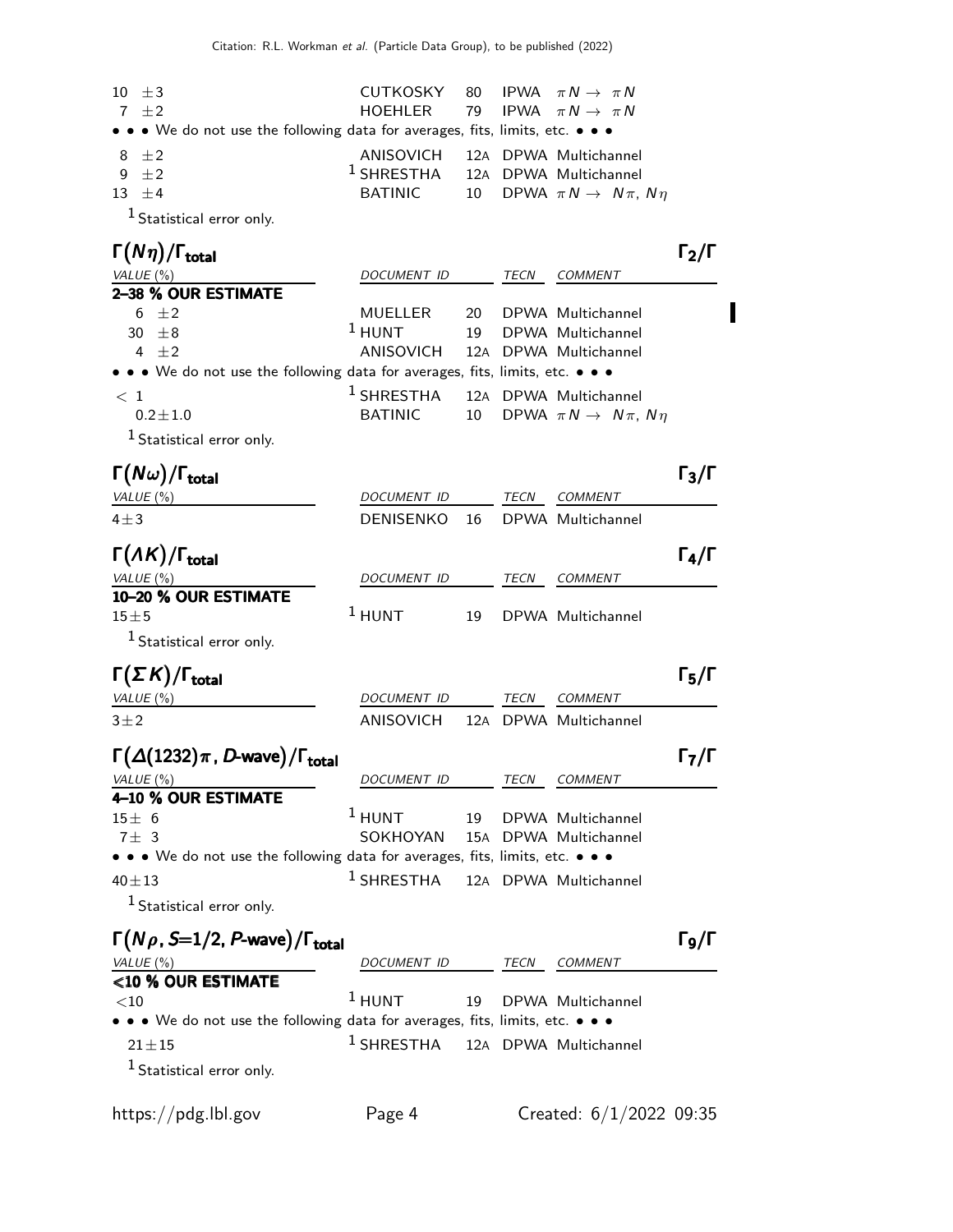| $\Gamma(N\rho, S=3/2, D$ -wave)/ $\Gamma_{\text{total}}$       |                    |     |             |                       | $\Gamma_{10}/\Gamma$ |
|----------------------------------------------------------------|--------------------|-----|-------------|-----------------------|----------------------|
| VALUE $(\%)$                                                   | DOCUMENT ID        |     | <b>TECN</b> | <b>COMMENT</b>        |                      |
| 5-23 % OUR ESTIMATE<br>$14\pm9$<br>$1$ Statistical error only. | $1$ HUNT           | 19  |             | DPWA Multichannel     |                      |
| $\Gamma(N\sigma)/\Gamma_{\rm total}$                           |                    |     |             |                       | $\Gamma_{11}/\Gamma$ |
| VALUE (%)                                                      | <b>DOCUMENT ID</b> |     | <b>TECN</b> | <b>COMMENT</b>        |                      |
| $6 \pm 3$                                                      | SOKHOYAN           | 15A |             | DPWA Multichannel     |                      |
| $\Gamma(N(1440)\pi)/\Gamma_{\rm total}$                        |                    |     |             |                       | $\Gamma_{12}/\Gamma$ |
| VALUE (%)                                                      | <b>DOCUMENT ID</b> |     | <b>TECN</b> | <b>COMMENT</b>        |                      |
| $9 + 5$                                                        | SOKHOYAN           |     |             | 15A DPWA Multichannel |                      |
| $\Gamma(N(1520)\pi, P$ -wave)/ $\Gamma_{\text{total}}$         |                    |     |             |                       | $\Gamma_{13}/\Gamma$ |
| VALUE $(\%)$                                                   | DOCUMENT ID        |     | TECN        | <b>COMMENT</b>        |                      |
| $15\pm 6$                                                      | SOKHOYAN           | 15A |             | DPWA Multichannel     |                      |
| $\Gamma(N(1680)\pi, S$ -wave)/ $\Gamma_{\text{total}}$         |                    |     |             |                       | $\Gamma_{14}/\Gamma$ |
| VALUE $(\%)$                                                   | <b>DOCUMENT ID</b> |     | <b>TECN</b> | <b>COMMENT</b>        |                      |
| $15 \pm 7$                                                     | SOKHOYAN           | 15A |             | DPWA Multichannel     |                      |
| $\Gamma(\Lambda K^*(892))/\Gamma_{\text{total}}$               |                    |     |             |                       | $\Gamma_{15}/\Gamma$ |
| VALUE $(\% )$                                                  | DOCUMENT ID        |     | <b>TECN</b> | <b>COMMENT</b>        |                      |
| 0.3-1.3 % OUR ESTIMATE<br>$0.8 \pm 0.5$                        | <b>ANISOVICH</b>   | 17B |             | DPWA Multichannel     |                      |

#### N(2060) PHOTON DECAY AMPLITUDES AT THE POLE

## $N(2060) \rightarrow p\gamma$ , helicity-1/2 amplitude  $A_{1/2}$

| MODULUS (GeV <sup>-1/2</sup> )                                          | PHASE $(^\circ)$ | <b>DOCUMENT ID</b> |  | TECN | COMMENT               |  |
|-------------------------------------------------------------------------|------------------|--------------------|--|------|-----------------------|--|
| $0.064 \pm 0.010$                                                       | $12 + 8$         | SOKHOYAN           |  |      | 15A DPWA Multichannel |  |
| $N(2060) \rightarrow p\gamma$ , helicity-3/2 amplitude A <sub>3/2</sub> |                  |                    |  |      |                       |  |
| MODULUS (GeV <sup>-1/2</sup> )                                          | PHASE $(^\circ)$ | <b>DOCUMENT ID</b> |  | TECN | COMMENT               |  |
| $0.060 \pm 0.020$                                                       | $13 + 10$        | SOKHOYAN           |  |      | 15A DPWA Multichannel |  |

# N(2060) BREIT-WIGNER PHOTON DECAY AMPLITUDES

## $N(2060) \rightarrow p\gamma$ , helicity-1/2 amplitude A<sub>1/2</sub>

| <i>VALUE</i> (GeV $^{-1/2}$ )                                                 | DOCUMENT ID                                 | TECN | <i>COMMENT</i>       |
|-------------------------------------------------------------------------------|---------------------------------------------|------|----------------------|
| $-0.019 \pm 0.005$                                                            | $1$ HUNT                                    |      | 19 DPWA Multichannel |
| $0.062 \pm 0.010$                                                             | SOKHOYAN 15A DPWA Multichannel              |      |                      |
| • • • We do not use the following data for averages, fits, limits, etc. • • • |                                             |      |                      |
| $0.018 \pm 0.004$                                                             | <sup>1</sup> SHRESTHA 12A DPWA Multichannel |      |                      |
| <sup>1</sup> Statistical error only.                                          |                                             |      |                      |